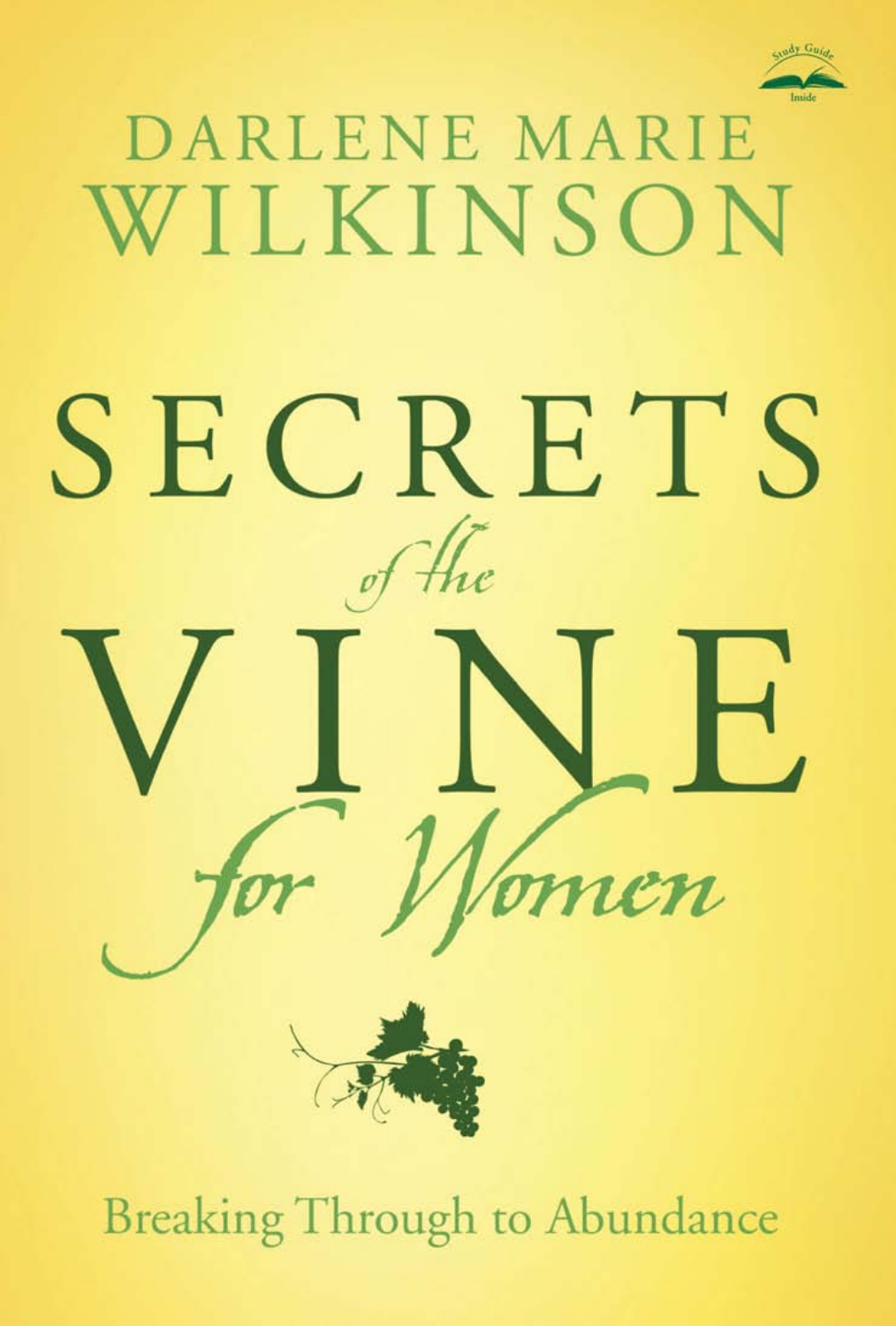# DARLENE MARIE WILKINSON SECRETS of the  $\overline{A}$  ${\it cn}$



Breaking Through to Abundance

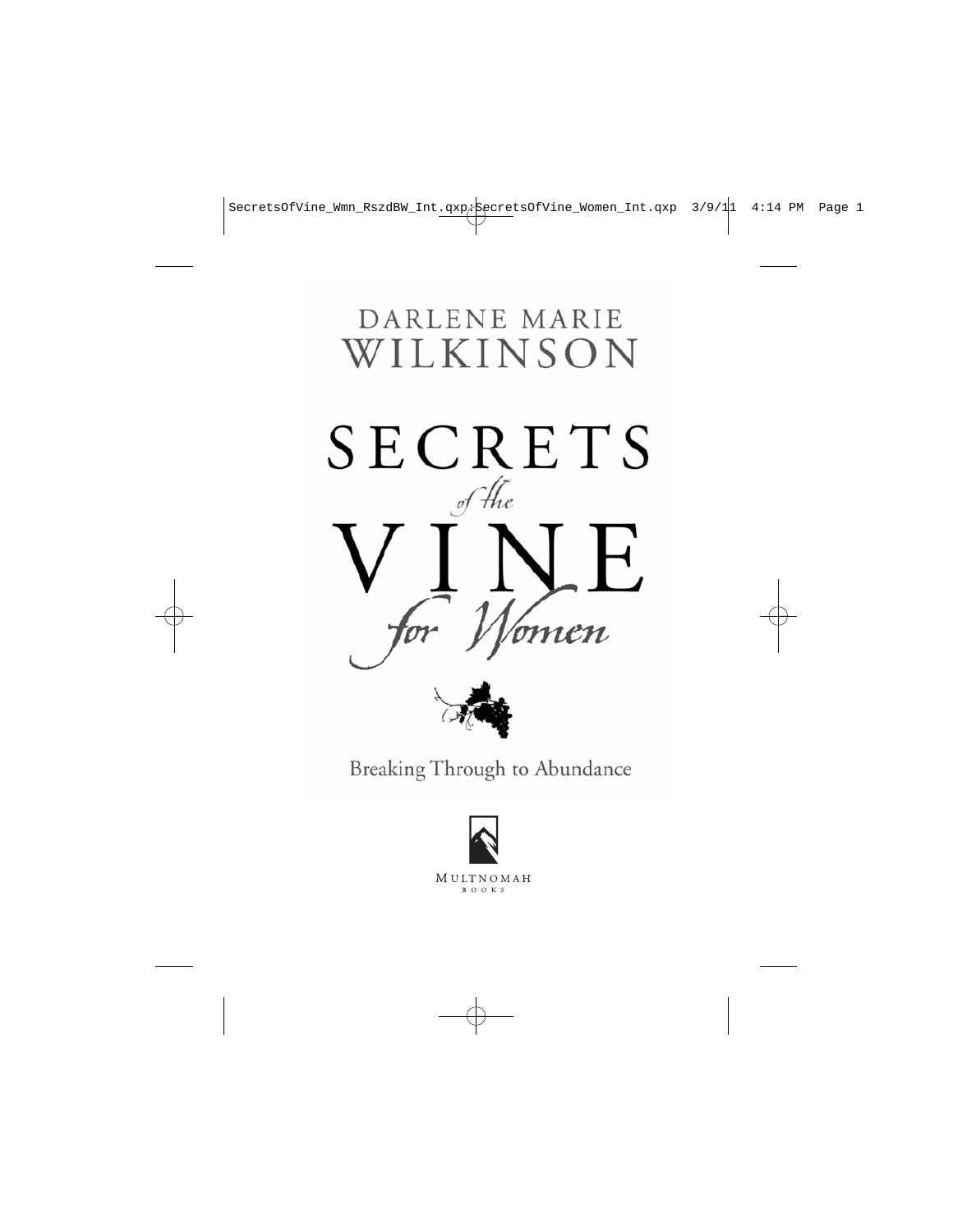SECRETS OF THE VINE FOR WOMEN PUBLISHED BY MULTNOMAH BOOKS 12265 Oracle Boulevard, Suite 200 Colorado Springs, Colorado 80921

Excerpted from Secrets of the Vine for Women by Darlene Marie Wilkinson Copyright © 2003 by Exponential Inc. Excerpted by permission of Multnomah Books, a division of Random House, Inc. All rights reserved. No part of this excerpt may be reproduced or reprinted without permission in writing from the publisher.

All Scripture quotations, unless otherwise indicated, are taken from the Holy Bible, New King James Version © 1982 by Thomas Nelson Inc. Used by permission. All rights reserved. Scripture quotations marked (NIV) are taken from the Holy Bible, New International Version®. NIV®. Copyright 1973, 1978, 1984 by International Bible Society. Used by permission of Zondervan Publishing House. All rights reserved.

Secrets of the Vine® is a registered trademark of Random House Inc.

ISBN 978-160142-397-9

Copyright © 2003 by Exponential Inc.

Cover design by Kristopher K. Orr

All rights reserved. No part of this book may be reproduced or transmitted in any form or by any means, electronic or mechanical, including photocopying and recording, or by any information storage and retrieval system, without permission in writing from the publisher.

Published by WaterBrook Multnomah, an imprint of the Crown Publishing Group, a division of Random House Inc., New York.

MULTNOMAH and its mountain colophon are trademarks of Random House Inc.

Printed in the United States of America 2011—First Trade Paperback Edition

10 9 8 7 6 5 4 3 2 1

### SPECIAL SALES

Most WaterBrook Multnomah books are available at special quantity discounts when purchased in bulk by corporations, organizations, and special-interest groups. Custom imprinting or excerpting can also be done to fit special needs. For information, please e-mail SpecialMarkets@WaterBrookMultnomah.com or call 1-800-603-7051.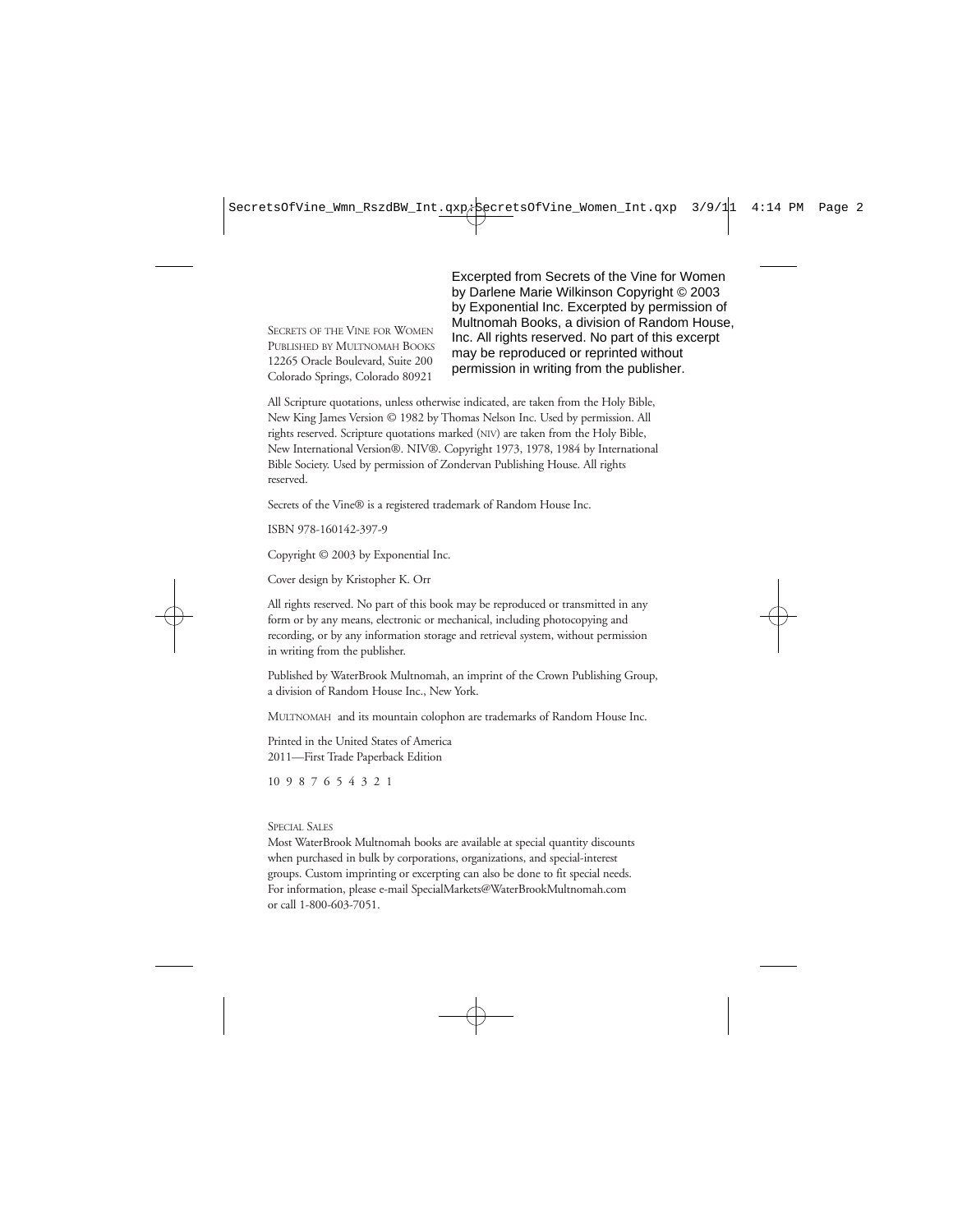# *A Place to Grow*



Dear Reader,

Thank you for picking up *Secrets of the Vine for Women.* I'm praying that you, along with thousands of others, will remember this little book as a turning point in your life.

A turning point, a pivotal experience, something that leaves you forever changed—that's what so many women are looking for today. And I can tell you from personal experience that Jesus' words in John 15 are life changing! In this conversation in a vineyard the night before He died, Jesus showed His followers how God would be at work to bring each of them to a truly abundant life.

I invite you to step with me into that vineyard and listen carefully to what Jesus said. And as you read, may you be in awe of your Father's faithfulness and greatness, because incredible spiritual abundance is His plan today for you, too.

With affection

*Darlene Marie*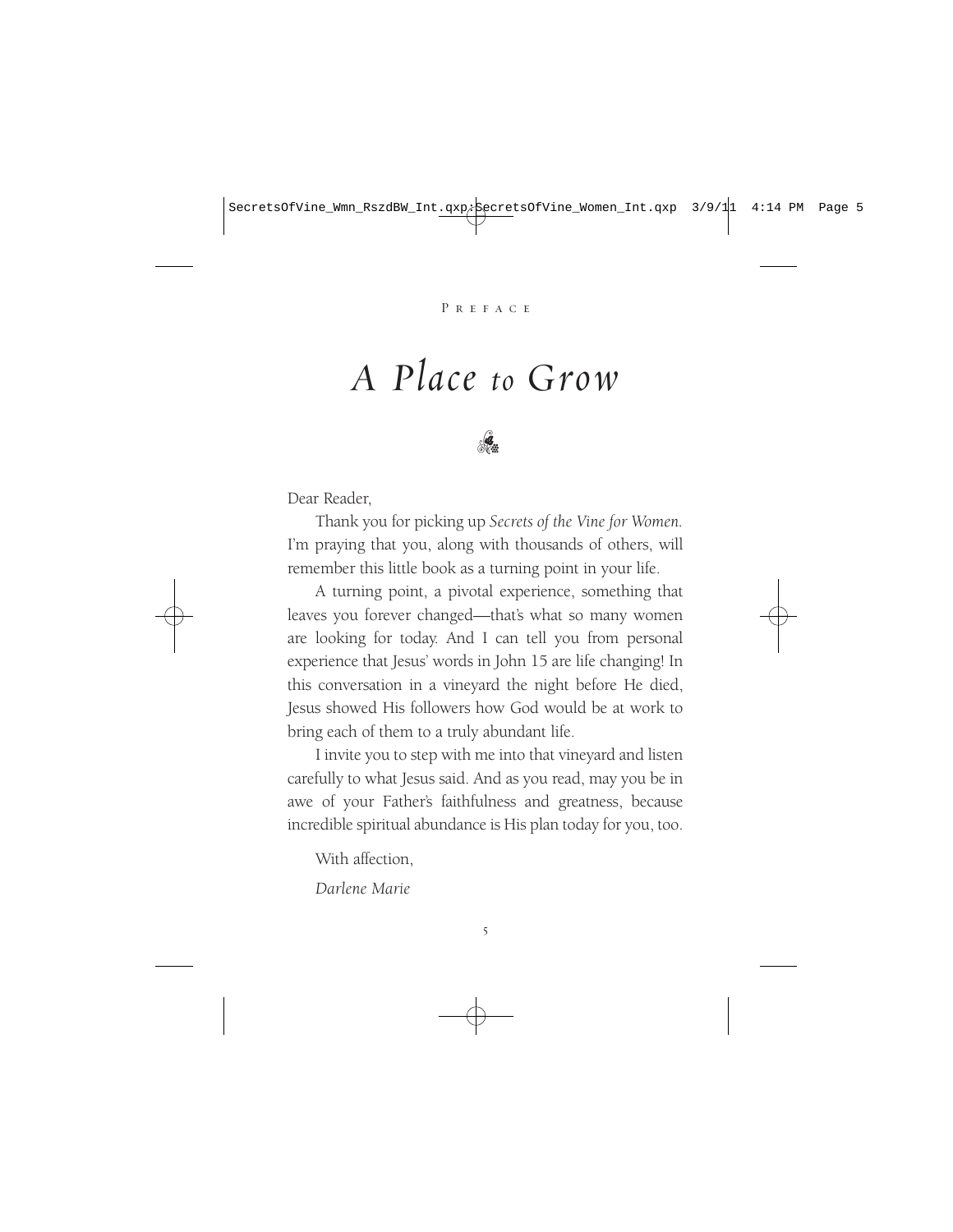

*"I have come that they may have life, and that they may have it more abundantly."* 

John 10:10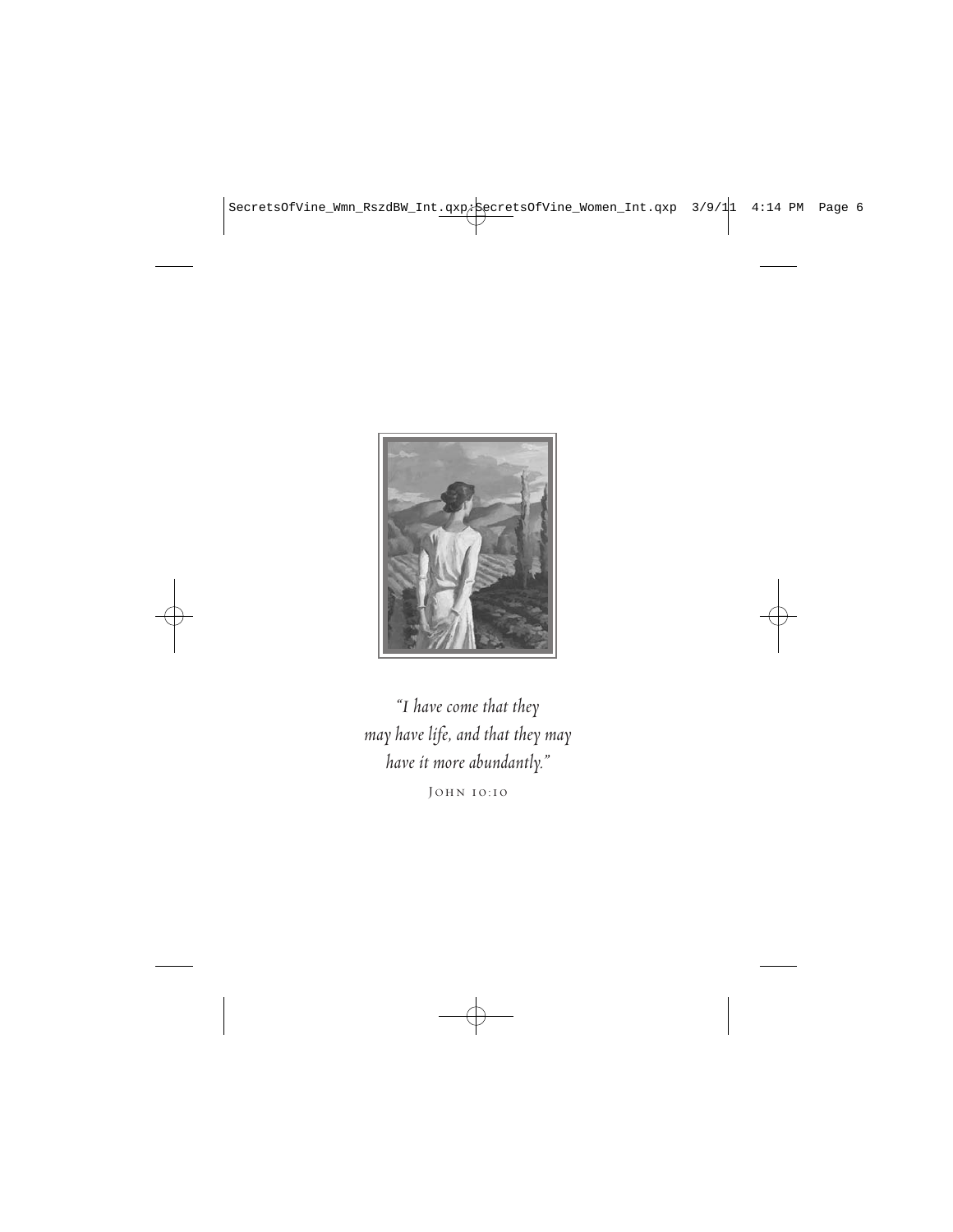# *A Spiritual Harvest*



*The train creaked to a stop. A young woman standing ready at the door gazed out over the rooftop of the railway station to the golden hills of Tuscany. "How beautiful it is!" she sighed. The bustling cities of the north were behind her now. Finally, she was home.*

*Descending to the wooden platform, she felt her weariness slip away. Eagerly, she scanned the sea of faces until she saw him. Her father, a tall, bronzed man, was easy to find in a crowd, and she had sought him out many times. When she caught his eye, he rushed toward her, arms outstretched, and wrapped her in an embrace.*

*"Welcome, my beautiful girl!" he cried. "I've missed you so much!"*

*It didn't take long to have her bags sent on ahead. As usual, her father wanted to take her on foot out of the village and up the twisting lanes that led to their home. Leaving the station, they walked hand in hand, talking and laughing. He asked about her life in the city. She asked about the approaching*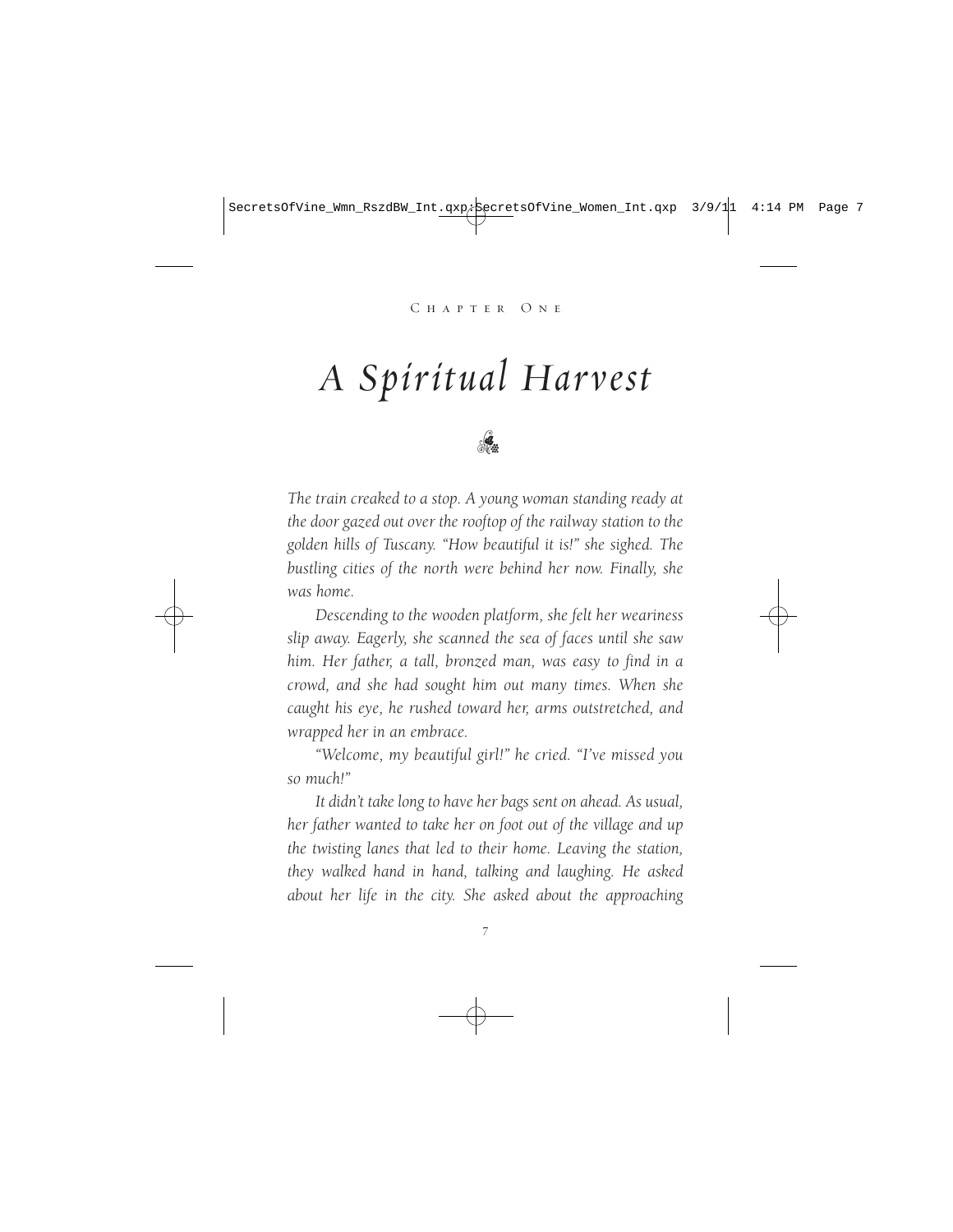*harvest. And as they talked and walked, she reveled in the warm sun of an Italian autumn.*

*At the crest of the hill her eyes fell upon a familiar scene her father's vineyard, rolling away in neatly tended rows. She had grown up following her father as he worked up and down those rows. And since childhood she'd known that her father was well-respected throughout the region as a champion vinedresser. But at her first view of the vineyard, now heavy with fruit, her breath caught in her throat.*

*"Papa!" she exclaimed. "I've never seen such a promising crop!" She walked down a row to look more closely. Huge clusters of dark, satiny grapes hung from every branch.*

*Turning back to her father, she saw the pleasure on his face. "You must be very proud," she said. "I still remember the wretched state of these plants when we first came here. How diligently you have worked all these years to produce such an incredible yield!"*

*She tucked her arm in his, steering them toward the house. "I'm so glad to be home to celebrate this harvest with you!" she said. This was the most anticipated season in the vineyard, and she didn't want to miss any of it. She could hardly wait.*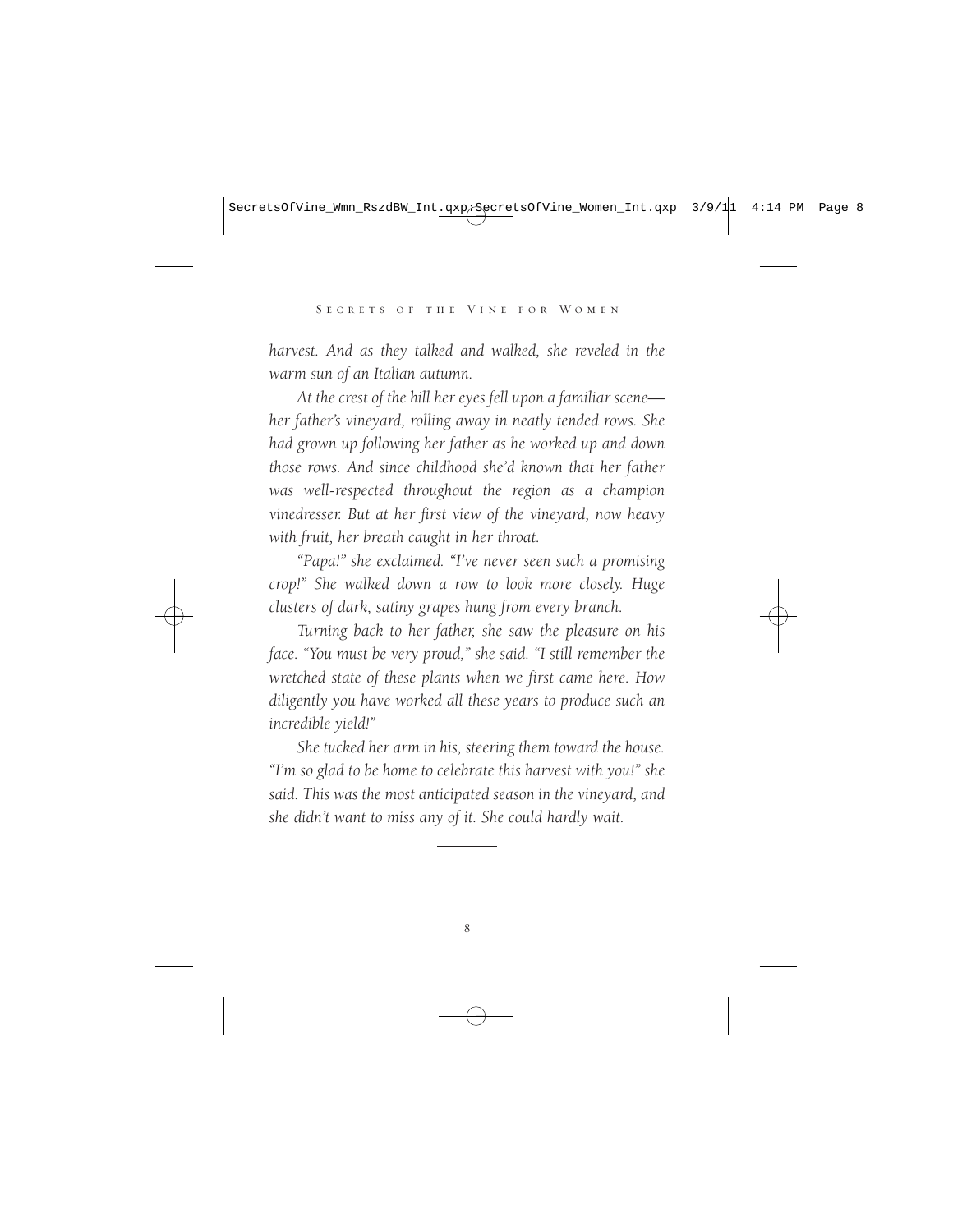The young woman in our story has, for many years, observed the tending of her father's vineyard. She is well acquainted with all that is required to produce a harvest. And she knows how much a great observed the tending of her father's vineyard. She is well acquainted with all that is required to produce a harvest. And she knows how much a great harvest of prize-winning grapes will mean to her father.

You, on the other hand, may never have walked through a vineyard or even seen grapes hanging from a branch. For that reason, in the chapters to come we'll revisit our young friend and her father as the grape harvest approaches. I want you to feel the sun, smell the earth, and touch the rough leaves of the grape plant. I want you to celebrate with them as they anticipate a bumper crop.

Why should you think about grapes?

Because the truths I want to explore with you in this little book, based on Jesus' teachings in John 15, have a lot to do with grapes and how they grow. The vineyard we're interested in is a spiritual picture rather than an actual



*a life as full as possible of God's best.*

place. But I promise that the lessons you learn there will be so real to you that they will change your life forever.

I can make such a promise because our teacher is Jesus,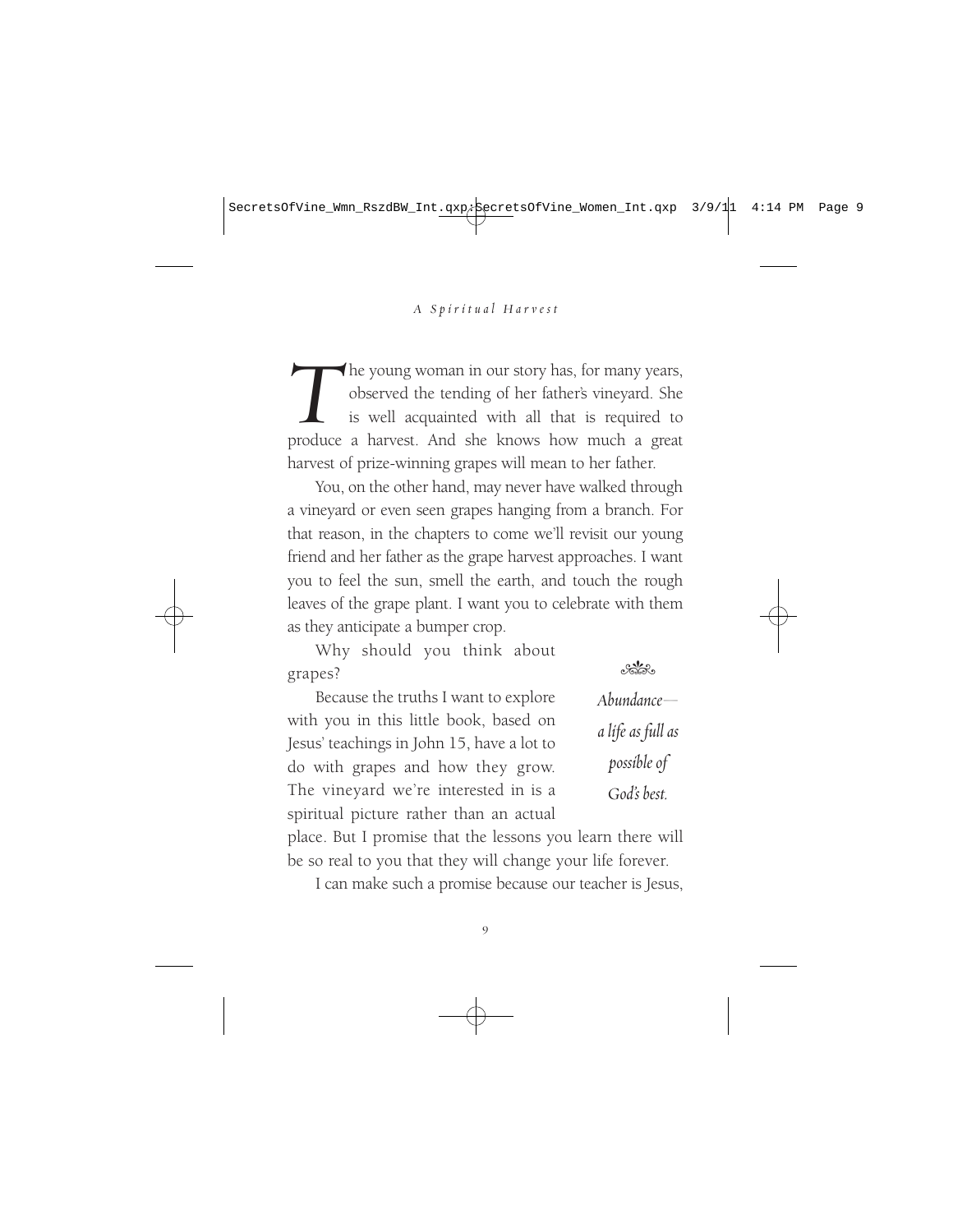and His words are part of His last conversation with His friends on the night before He died. What He said surprised His disciples. I'm sure it wasn't what they wanted to hear. But Jesus knew it was what they desperately needed to hear. Otherwise they would never experience the abundant life God had in mind for them.

Abundance—a life as full as possible of God's best. It's the picture God has in mind for us, too. Unfortunately, if we don't understand what God does to bring that wonderful

 $-322$ *But then Jesus makes a string of disturbing announcements.* harvest about, we can actually work against His good hand in our lives without ever knowing it.

By the time you finish this little book, some important principles of how abundance happens in your life will become clear, and you'll learn how to cooperate with your Father's

hand—for your greatest fulfillment, and for His glory.

For example, you'll discover how He intervenes when sin is holding you back. You'll understand how He responds when your own good intentions are leading you astray. You'll learn, perhaps for the first time, just how much He longs to enjoy intimate fellowship with you, and you'll have a clear idea of what you need to do to make that relationship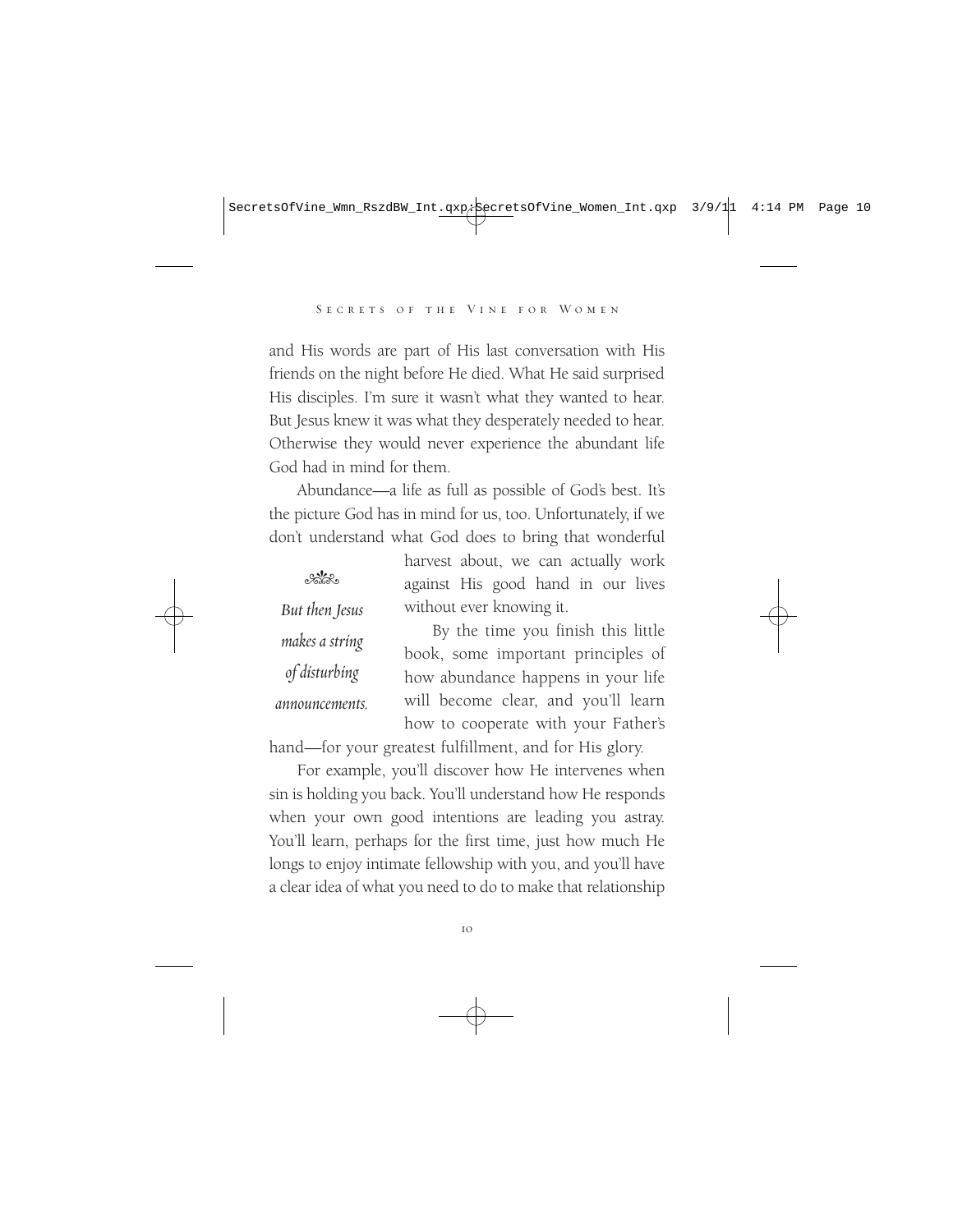happen. And finally, you'll know for certain that you can expect more lasting results from your life than you ever thought possible.

Listen in now as Jesus talks quietly with His friends over dinner.

## Dinner Revelations

It is the night of the Passover. Jesus and His inner circle of followers are eating together in the upper room. They have much to celebrate. The events leading up to this meal have confirmed to the disciples that Jesus is the long-awaited

Messiah. They're convinced that by tomorrow, if not before, Jesus will give the word and usher in His new kingdom. And it's a kingdom they can't wait to be part of.

The atmosphere is electric. But then Jesus makes a string of disturbing announcements: One of the disciples

 $-$ 

*He was thinking of His love for them. And I believe He was thinking of you.*

will betray Him. One will deny Him. He is leaving, and they can't follow. And the final, shattering disclosure: that "the ruler of this world is coming"—and it will not be Him.

The men are speechless. Just moments ago they were poised for a great future. Now Jesus seems to be saying that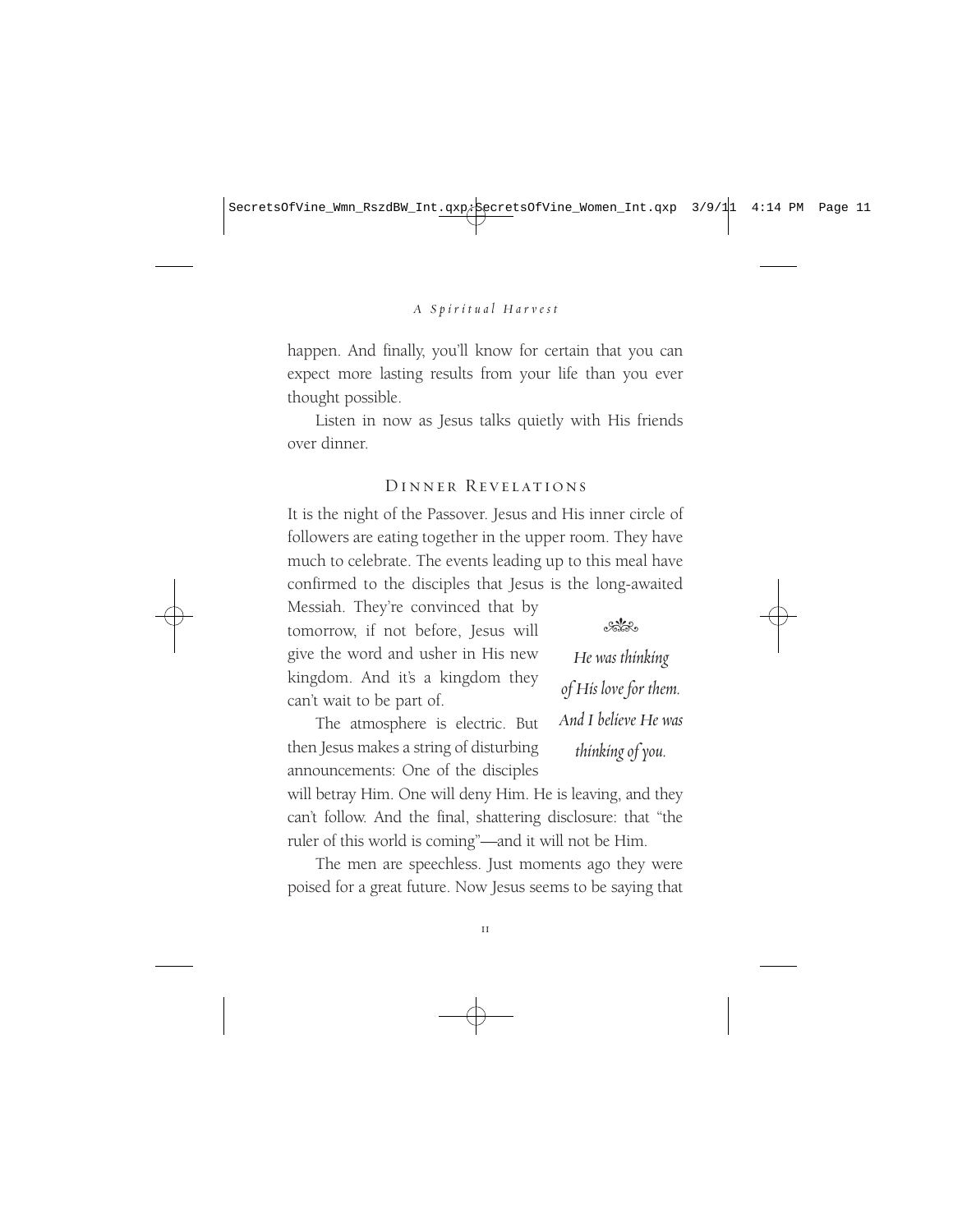it will never happen. All their dreams and plans have turned into a crushing disappointment.

At the end of the evening, Jesus says, "Arise, let us go from here." As He leads them out into the night, questions and doubts swirl in their minds. By the light of lamps and torches, they follow Him quietly through the winding streets of Jerusalem, down to a lower gate of the city, and out into

the Kidron Valley.

| We anticipate          |
|------------------------|
| a bright tomorrow,     |
| only to find ourselves |
| peering into a         |
| dark today.            |

 $-388$ 

Here, they walk through ancient vineyards, carefully tended for generations and famously productive. Jesus and His followers find their way through the rows of vines on their way to their destination—the Garden of Gethsemane on a nearby hill.

It is in this very vineyard, many scholars believe, that Jesus paused to deliver His parting message to His disciples. And here, as He so often did, Jesus used an earthy, familiar illustration to impart timeless spiritual truths. Before, He had talked about water, lambs, coins, runaway sons, and bread. This time Jesus talked about fruit. "I am the vine, you are the branches," He said (John 15:5).

As He talked, I believe He was pointing to a branch, to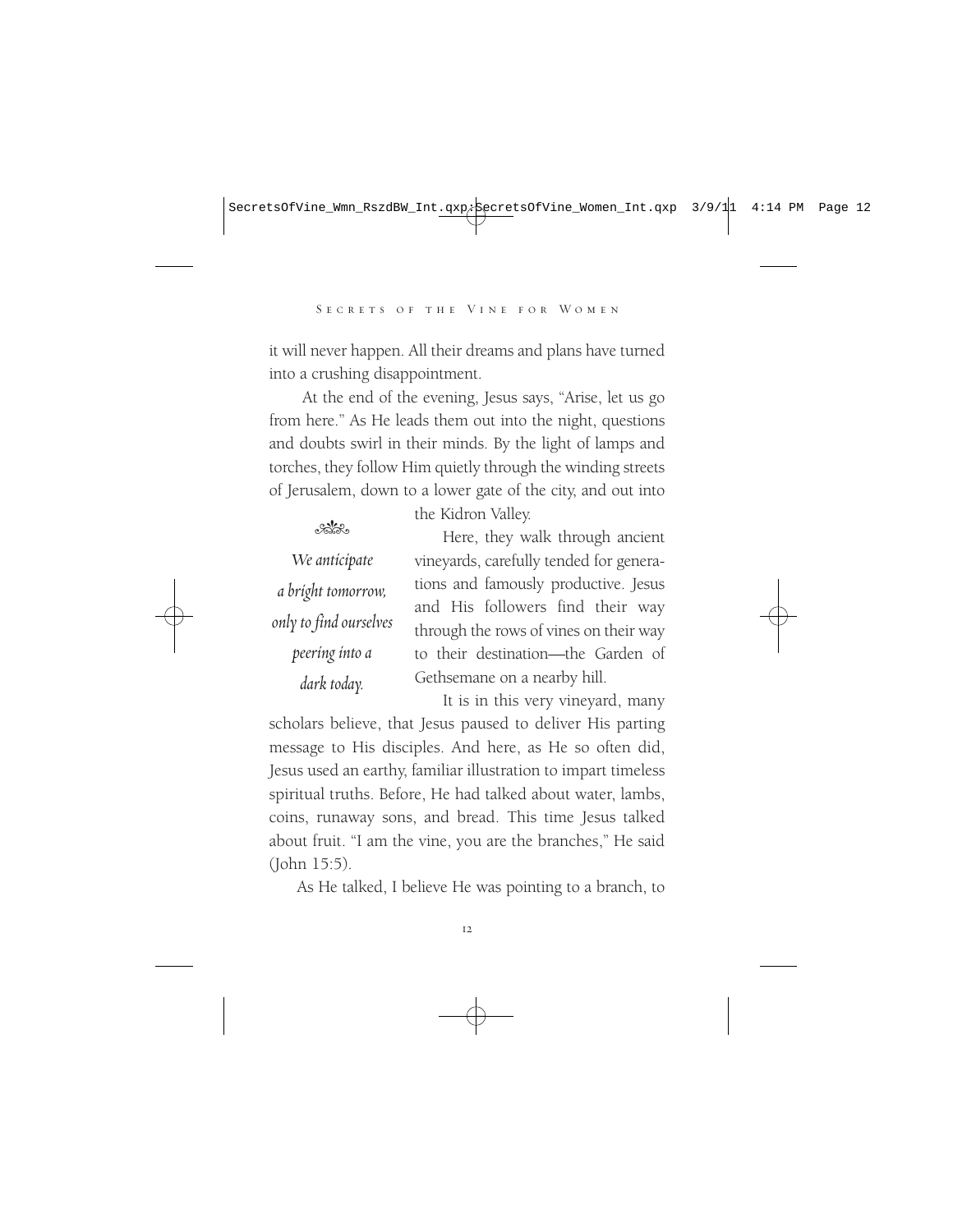leaves, to a vine. But He was looking right at His friends. With every word, He was thinking of His love for them, of the challenges they'd face, of the amazing and specific future God had in mind for each one of them.

And I believe He was thinking of you.

## A Picture of His Plan

One of my favorite childhood memories is of our family working around a table over a 500-piece puzzle during the Christmas holidays. I loved sorting through my pile of pieces—blue ones, green ones, multicolored ones—trying to find a perfect fit. Piece by irregular piece, the picture slowly came to life. Of course, every once in a while I'd

turn the box lid over and take a long hard look at the painting on the cover. There it was—the gorgeous finished picture we were all working toward.

That box lid was proof that no matter how stuck we were at the moment, our individual pieces were made to fit together. Eventually, we **Solen** 

*Every touch of His hand is intended to bring us to a place of great spiritual abundance.*

knew, we'd have spread out in front of us a grand scene—a harbor full of colorful sailing boats, maybe, or a Swiss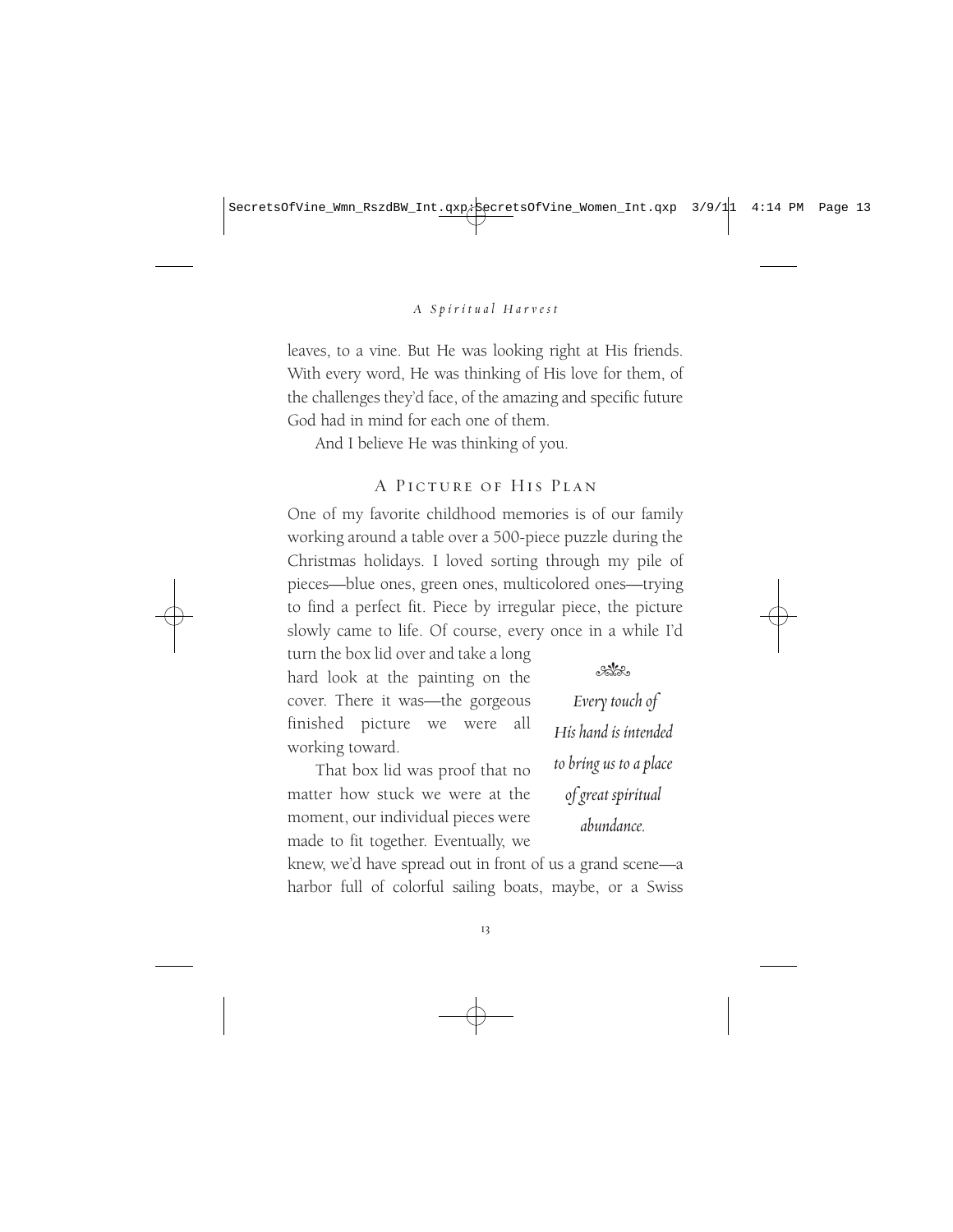mountain village. We didn't have to guess at our goal. We could see where we were supposed to end up. And we could see that it would be beautiful.

You've probably been around that table with your family many times, too. And like me, you probably can't imagine how difficult those puzzles would have been to complete without having the big picture right there at hand.

That night in the vineyard, Jesus "turned the box lid over" and showed us the big picture. He wanted us to see—

|                        | no matter what circumstance we're in   |
|------------------------|----------------------------------------|
| $\sim$                 | at the moment-what God the Father      |
| Women                  | is trying to accomplish in and through |
|                        | us for eternity. He wanted us to know  |
| consistently express a | how to respond to His will. He         |
| desire to go deeper.   | wanted us to remember that every       |
|                        | touch of His hand is intended to bring |
|                        |                                        |

us to a place of great spiritual abundance.

And to accomplish all that, Jesus showed us a picture of a vineyard.

Using the illustrations of a vinedresser, a vine, a branch, and fruit, Jesus told us plainly that He wants something specific from us. And He wants it so much that He continually intervenes in our lives—sometimes even with pain—to make it happen.

14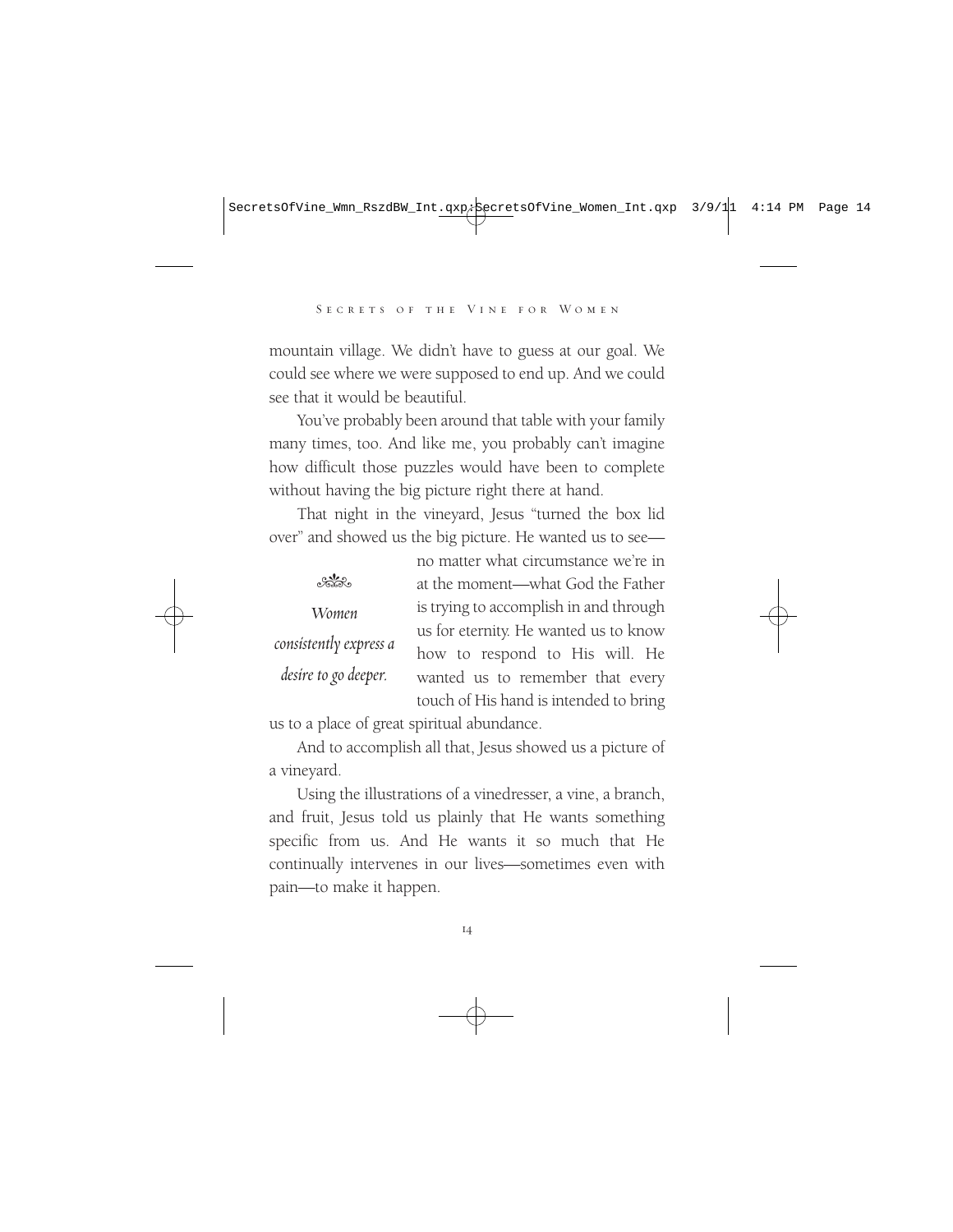Maybe you can identify with what those disappointed disciples experienced that night. So many women can. We know what it's like to anticipate a bright tomorrow, only to find ourselves peering into a dark today. Things are going along according to plan, then for no apparent reason we find ourselves ambushed by confusion or pain. We wonder, *Why is this happening? Has God forgotten me? What on earth is He up to in my life?*

If you have already read *Secrets of the Vine,* you know the answer. If not, what I want to share with you may come as a surprise—yet it's a surprise full of promise. Either way, if what you want most is greater fruitfulness and service and impact for God in your life, then the teachings of the vineyard are for you.

# Where Women Walk

You might be wondering why I decided to write *Secrets of the Vine for Women.* After all, *Secrets of the Vine* is already a publishing success. And it turns out that it has been even more widely read by women than men. Bruce was flooded with letters from women saying things like, "This book felt like a big hug from God," and *"Secrets* explained what I experienced just last week!" Everywhere I go I meet women who have been changed by the truths of John 15.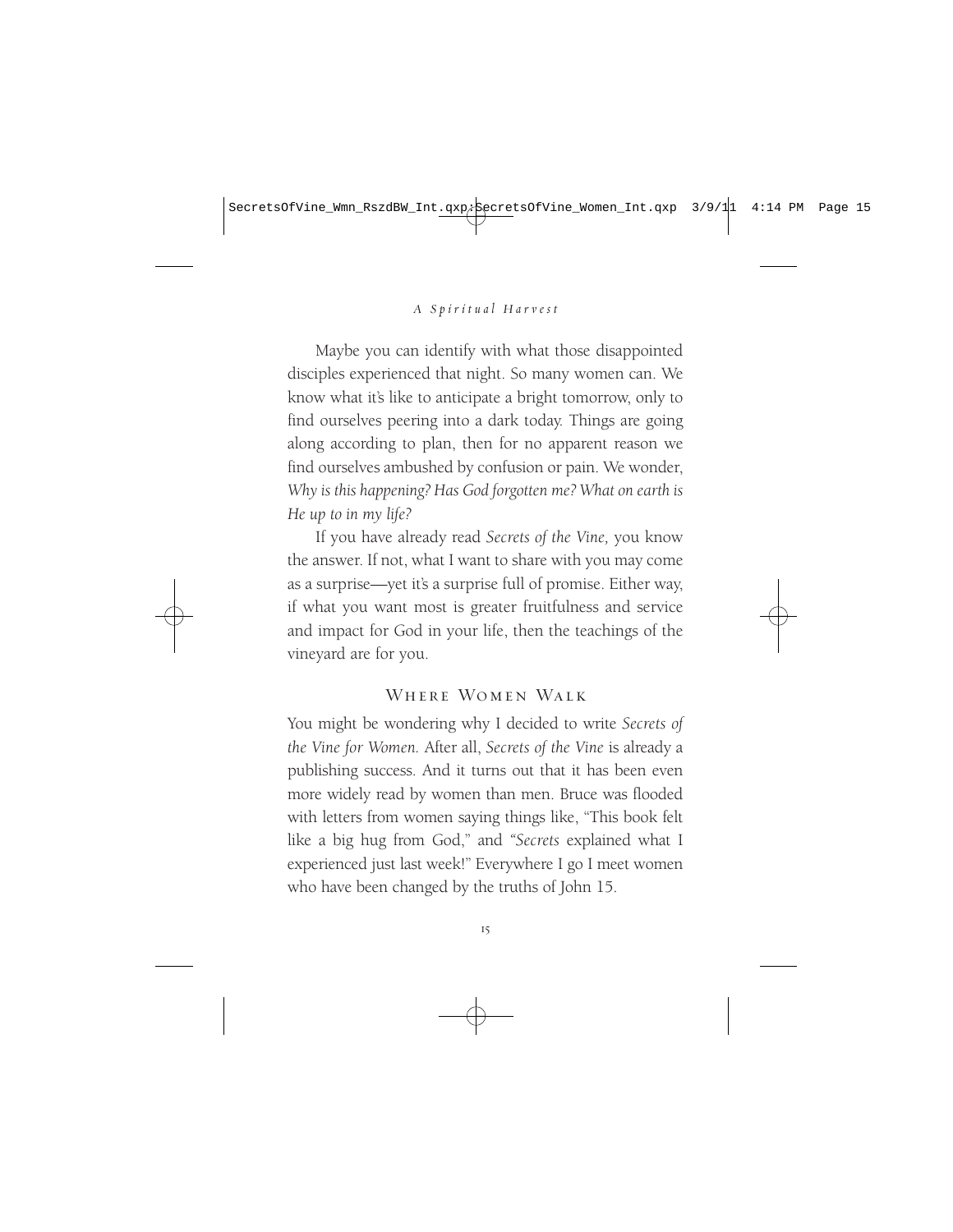But in fact, the special appeal of this message for women is the very reason I feel compelled to pick up my pen (and yes, I start out by writing in longhand!). Wherever I teach on this subject, woman consistently express a desire to go

 $-388$ *I realized how much I actually resisted what God was doing to help me flourish.*

deeper. They want to learn more about how Jesus' vineyard conversation applies to their experiences as women in today's world. In short, they want to continue the conversation!

And so do I.

In the pages to come I will introduce you to some women like yourself. They are mothers, daughters,

wives, sisters, and singles with one thing in common: They believe God does have a loving and amazing plan for greater fruitfulness in their lives…and they want it with all their heart!

The message of *Secrets of the Vine for Women* is also a very personal one for me. More than any other teaching I've explored, it has dramatically changed the way I respond to challenging circumstances in my life. I realized how much I actually resisted what God was doing to help me flourish. It wasn't until I understood what Jesus taught about God's ways with us that I went from questioning God's motives to